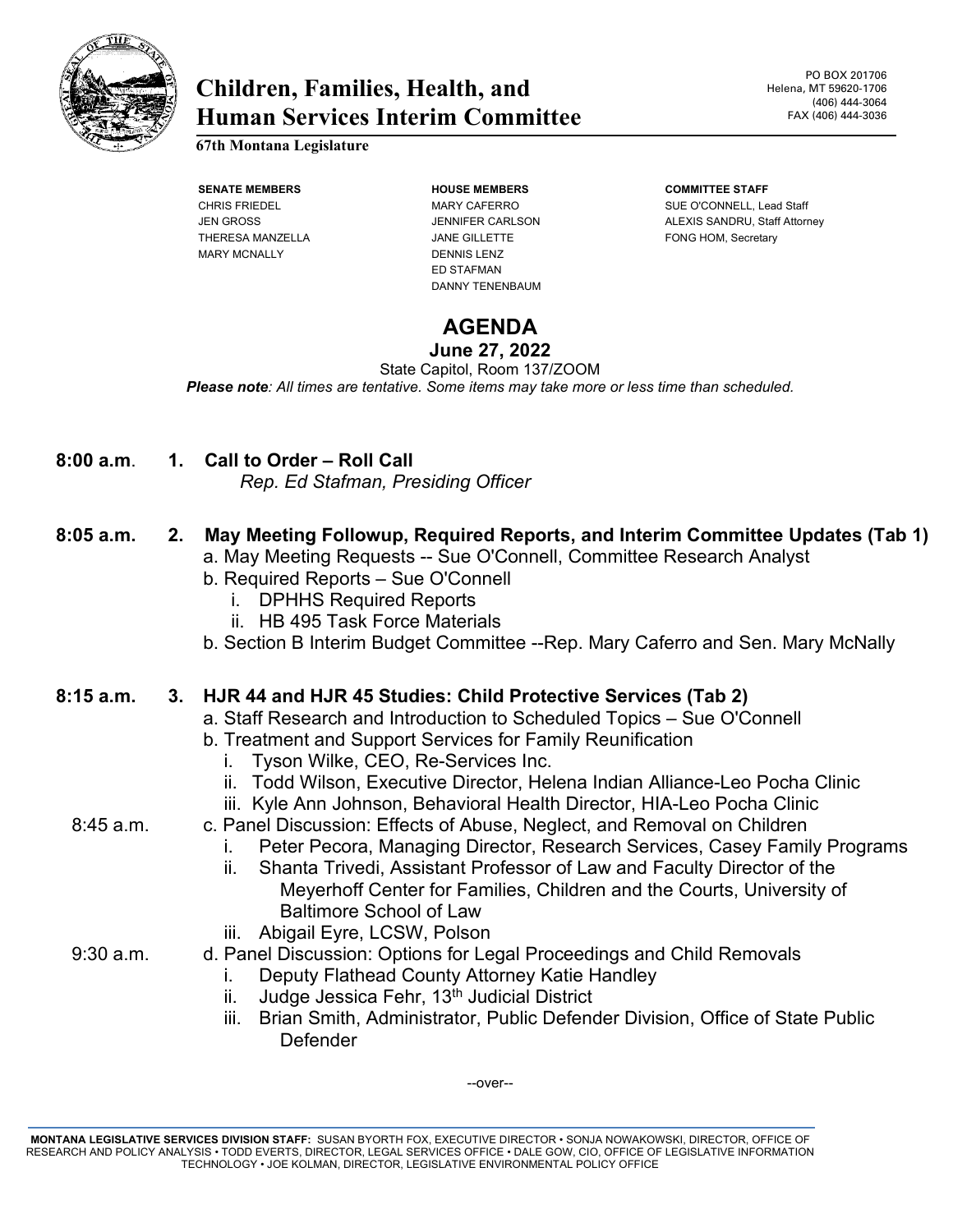- 10:00 a.m. e. Draft Final Report Sue O'Connell and Milly Allen
- 10:05 a.m. f. **Public Comment\*** on the Child Protective Services Studies
- q. Additional Committee Questions

#### **10:45 a.m. 4. CPS Bill Drafts: HB 39 and HJR 45 Studies (Tab 3)**

- a. Overview of Bill Draft Revisions and Related Considerations
	- i. HB 39-1v2: Revise EPS Hearing and PHC Laws -- Sue O'Connell
	- ii. HJR 45-1v2: Revise Child Abuse and Neglect Laws -- Alexis Sandru, Committee Attorney
- 11:00 b. Public Comment on the HB 39 and HJR 45 Bill Drafts
- 11:20 p.m. c. Committee Questions
- **11:45 a.m. 5. General Public Comment** on any non-agenda item in the committee's jurisdiction
- **12:00 p.m. LUNCH**

#### **1:00 p.m. 6. Committee Work Session: CPS Studies**

Discussion and Direction to Staff on:

- a. HB 39 and HJR 45 Bill Drafts
- b. Other Items Related to the HJR 44 and HJR 45 Studies

#### **1:30 p.m. 7. Mental Health Studies: Part 1 (Tab 4)**

- a. Overview of Bill Draft Revisions and Related Considerations Sue O'Connell i. SJR 14-2: CCBHC Implementation
	- ii. SJR 14-1: Revise Licensing Reciprocity for Behavioral Health Licensees
	- iii. HJR 39-2v2: Share Montana State Hospital Abuse and Neglect Reports
- 1:35 p.m. c. **Public Comment**\* on Bill Drafts SJR 14-2, SJR 14-1, and HJR 39-2v2
- 1:50 p.m. d. Committee Questions
	- e. Committee Work Session on SJR 14-1, SJR 14-2, and HJR 39-2v2

#### **2:15 p.m. 8. Agency Oversight: Department of Public Health and Human Services (Tab 5)**

- a. Administrative Rule Review Alexis Sandru, Committee Attorney
- b. DPHHS Update Director Adam Meier
	- i. Montana State Hospital: Presentation and Committee Questions A. Diane Rafferty and Christopher Baglio, Alvarez and Marsal
- 2:45 p.m. ii. Provider Rate Study: Presentation and Committee Questions
	- A. Coy Jones and Poorna Suresh, Guidehouse Inc.
- 3:45 p.m. iii. Other Agency Updates
	- iv. Additional Committee Questions